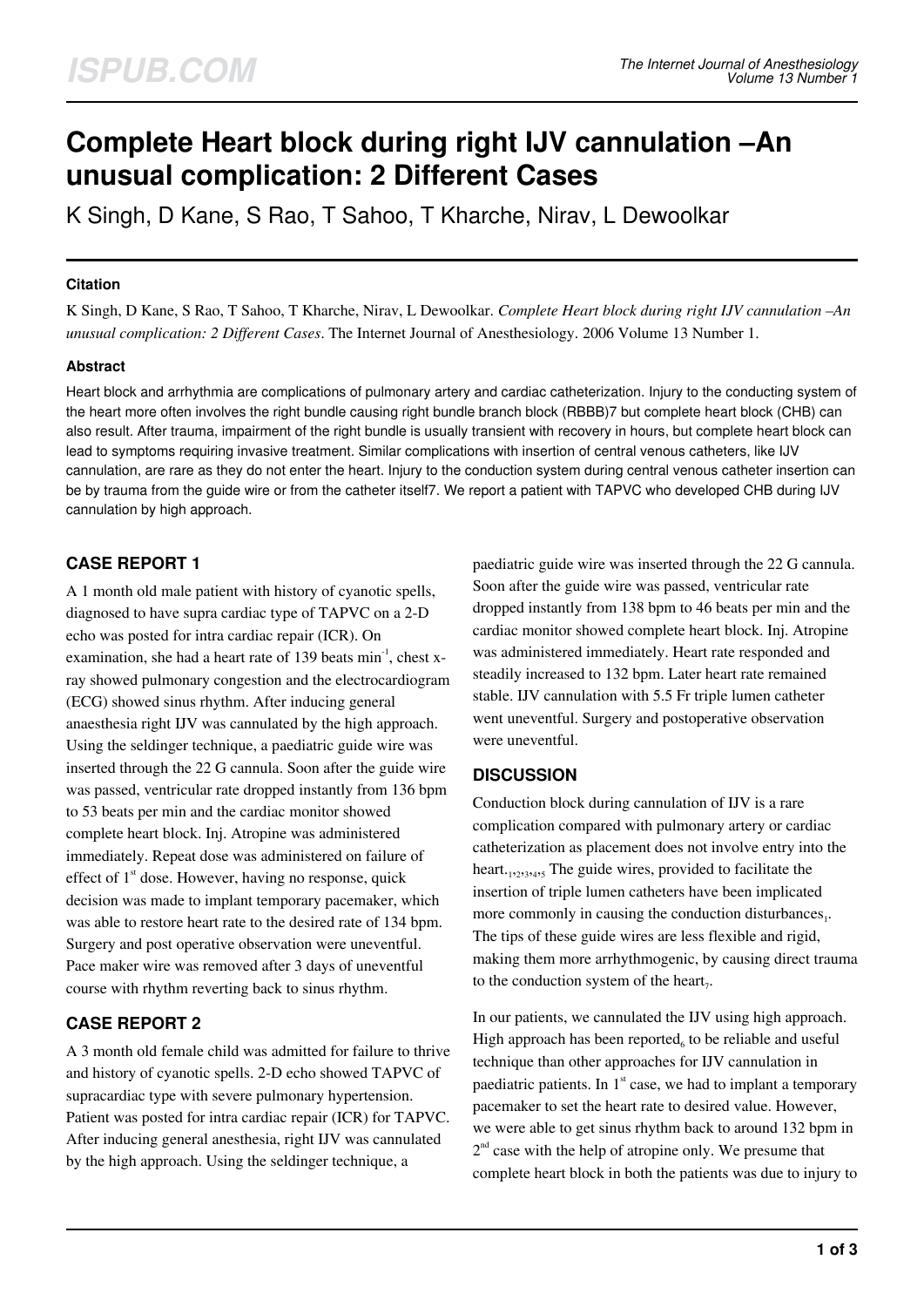conduction system of the heart caused by the guide wire. However we can not rule out any other probable cause. To confirm any defect in the conduction system of the heart, cardiac conduction studies involving measurement of A-H interval and H-V interval need to be done<sub>7</sub>. The A–H interval is the conduction time through the atrium to the Bundle of His (normal: 55–130 ms) and the H–V interval is the conduction time from the Bundle of His to the earliest depolarization of ventricular myocardium (normal: 30–55 ms). If no structural disease is present, and these intervals are prolonged, transient heart block can be considered to be caused by trauma during guide wire insertion<sub>7</sub>. We however didn't do any such test.

Cardiac arrest as a complication of internal jugular vein cannulation has been reported in literature<sub>s</sub>.

Complete heart block due to guide wire insertion has been reported in a patient already having RBBB, implicated to direct trauma to the conduction system caused by the guide  $wire_7$ .

Other cardiac complications from guide wire insertion include premature ventricular contractions, ventricular fibrillation or perforation resulting in cardiac tamponade<sub>9,10,11,12</sub>.

External landmarks, especially in paediatric patients, are not reliable predictors of insertion lengths and assessments from radiographs correlate poorly with direct measurements. Ultra sound has been implicated in higher success rates of central venous cannulation with lesser complication rates $_{13}$ .

Currently ECG-guided central venous catheter (CVC) placement is considered to be a useful and safe method to ensure extra-atrial catheter tip position<sub>14,15,16</sub>. ECG guidance for CVC placement has replaced a post-insertion chest X-ray (CXR) to confirm its position. Increase in p wave height to same as that of qrs complex as an end point of further guide wire insertion can limit unnecessary advancement of guide wire and lower down the arrhythmogenic complications associated with this procedure.

We conclude that extreme vigilance is required by the anaesthesiologist while cannulating IJV in paediatric patients and cardiac drugs / pacemaker must be kept standby to deal with any cardiac complication.

## **CORRESPONDENCE TO**

Dr. Kanwar Vishal Singhf Dept. of anaesthesia, Seth G.S. medical college and K.E.M. Hospital, Parel, Mumbai-12 Email: kanvis1981@gmail.com Ph.- 91-9819908226

#### **References**

1. Eissa NT, Kvetan V. Guide wire as a cause of complete heart block in patients with preexisting left bundle branch block. Anesthesiology 1990; 73: 772-4

2. Morris D, Mulvihill D, Lew WY. Risk of developing complete heart block during bedside pulmonary artery catheterization in patients with left bundle-branch block. Arch Intern Med 1987; 147: 2005-10

3. Sprung CL, Elser B, Schein RM, Marcial EH, Schrager BR. Risk of right bundle-branch block and complete heart block during pulmonary artery catheterisation. Crit Care Med 1989; 17: 1-3

4. Stein PD, Mahur VS, Herman MV, Levine HD. Complete heart block induced during cardiac catheterization of patients with pre-existent bundle-branch block. The hazard of bilateral bundle-branch block. Circulation 1966; 34: 783-91 5. Coulter TD, Wiedemann HP. Complications of hemodynamic monitoring. Clin Chest Med 1999; 20: 249-67 6. Hayashi Y, Uchida O, Takaki O, Ohnishi Y, Nakajima T, Kataoka H, Kuro M. Internal jugular vein catheterization in infants undergoing cardiovascular surgery: an analysis of the factors influencing successful catheterization. Anesth Analg. 1992 Oct;75(4):643.

7. D. Unnikrishnan, N. Idris and N. Varshneya. Complete heart block during central venous catheter placement in a patient with pre-existing left bundle branch block. British Journal of Anaesthesia, 2003, Vol. 91, No. 5 747-749 8. M. Ohlgisser, T. Kaufman, U. Taitelman, S. Bursztein and J.H. Birkhan. Cardiac arrest following a complication of internal jugular vein cannulation. Anaesthesia Volume 34 Issue 10 Page 1035 - November 1979 9. Dronen SC, Younger JG. Central venous catheterization

and central venous pressure monitoring. In: Roberts JR, Hedges JR, eds. Clinical Procedures in Emergency Medicine, 3rd Edn. Philadelphia: WB Sauders & Co., 1997; 359-79

10. McGee WT, Ackerman BL, Rouben LR, Prasad VM, Bandi V, Mallory DL. Accurate placement of central venous catheters: a prospective, randomized, multicenter trial. Crit Care Med 1993; 21: 1118-23

11. Scott WL. Complications associated with central venous catheters. A survey. Chest 1988; 94: 1221-4

12. Adar R, Mozes M. Fatal complications of central venous catheters. Br Med J 1971; 3: 746

13. Sauer W, Luft D, Risler T, Renn W, Eggstein M. Significance of ultrasonics in the placement of a central venous catheter. Dtsch Med Wochenschr. 1988 Sep 16;113(37):1423-7.

14. Koscielniak-Nielsen ZJ, Otkjaer S, Hansen OB, Hemmingsen C. CVP catheter electrocardiography: an alternative to radiographic control after cannulation of central veins? Acta Anaesthesiol Scand 1991; 35: 762-6 15. Scott WL. Complications associated with central venous catheters. A survey. Chest 1988; 94: 1221-4 16. Weissauer W. The cava-catheter from the medico-legal viewpoint. Anasthesiol Intensivmed Notfallmed Schmerzther 1998; 33: 117-8